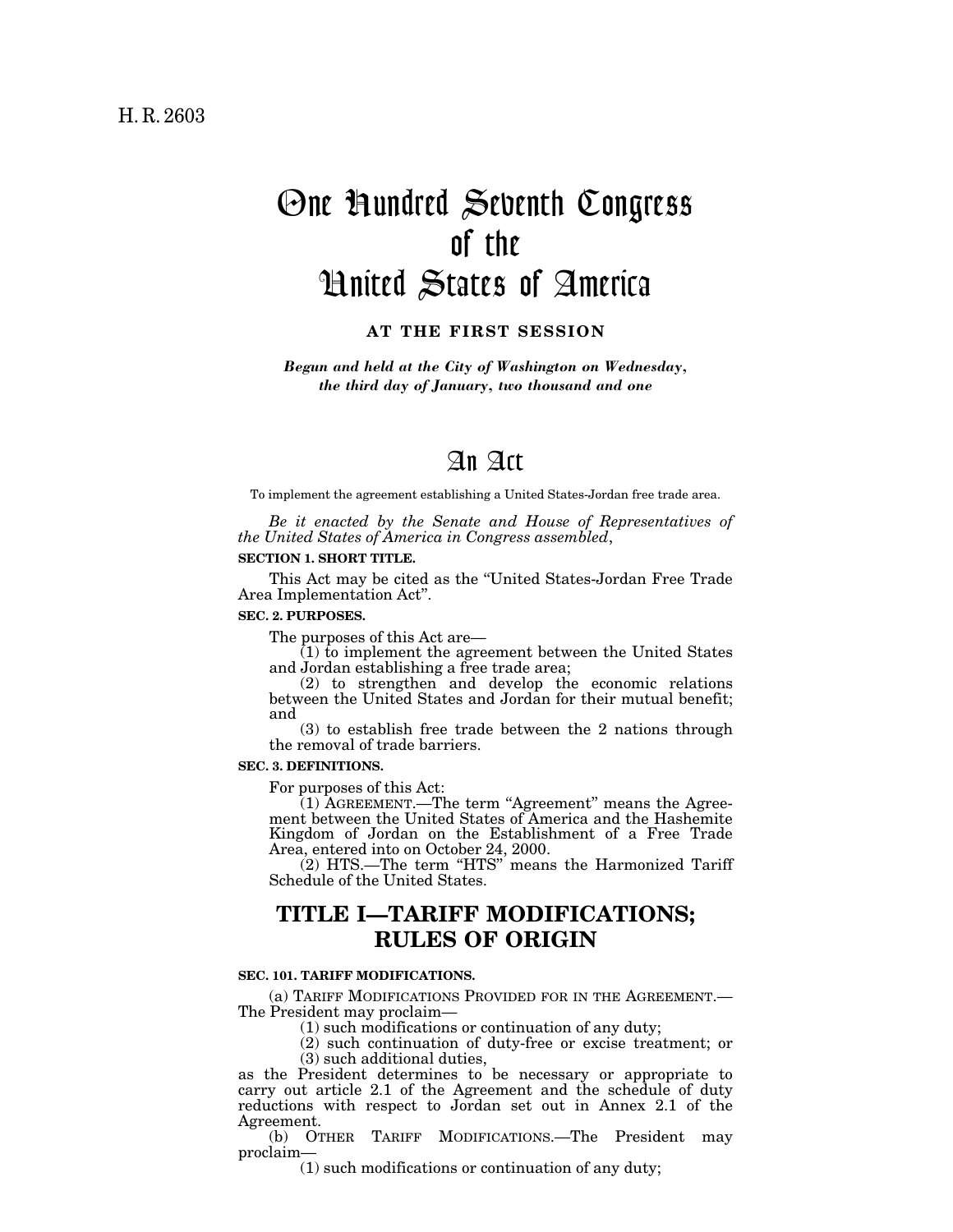(2) such continuation of duty-free or excise treatment; or (3) such additional duties,

as the President determines to be necessary or appropriate to maintain the general level of reciprocal and mutually advantageous concessions with respect to Jordan provided for by the Agreement.

#### **SEC. 102. RULES OF ORIGIN.**

(a) IN GENERAL.—

(1) ELIGIBLE ARTICLES.—

(A) IN GENERAL.—The reduction or elimination of any duty imposed on any article by the United States provided for in the Agreement shall apply only if—

(i) that article is imported directly from Jordan into the customs territory of the United States; and

(ii) that article—

(I) is wholly the growth, product, or manufacture of Jordan; or

(II) is a new or different article of commerce that has been grown, produced, or manufactured in Jordan and meets the requirements of subparagraph (B).

(B) REQUIREMENTS.—

(i) GENERAL RULE.—The requirements of this subparagraph are that with respect to an article described in subparagraph  $(A)(ii)(II)$ , the sum of-

(I) the cost or value of the materials produced in Jordan, plus

(II) the direct costs of processing operations performed in Jordan,

is not less than 35 percent of the appraised value of such article at the time it is entered.

(ii) MATERIALS PRODUCED IN UNITED STATES.—If the cost or value of materials produced in the customs territory of the United States is included with respect to an article to which this paragraph applies, an amount not to exceed 15 percent of the appraised value of the article at the time it is entered that is attributable to such United States cost or value may be applied toward determining the percentage referred to in clause (i).

(2) EXCLUSIONS.—No article may be considered to meet the requirements of paragraph  $(1)(A)$  by virtue of having merely undergone—

(A) simple combining or packaging operations; or

(B) mere dilution with water or mere dilution with another substance that does not materially alter the characteristics of the article.

(b) DIRECT COSTS OF PROCESSING OPERATIONS.—

(1) IN GENERAL.—As used in this section, the term ''direct costs of processing operations'' includes, but is not limited to—

(A) all actual labor costs involved in the growth, production, manufacture, or assembly of the specific merchandise, including fringe benefits, on-the-job training, and the cost of engineering, supervisory, quality control, and similar personnel; and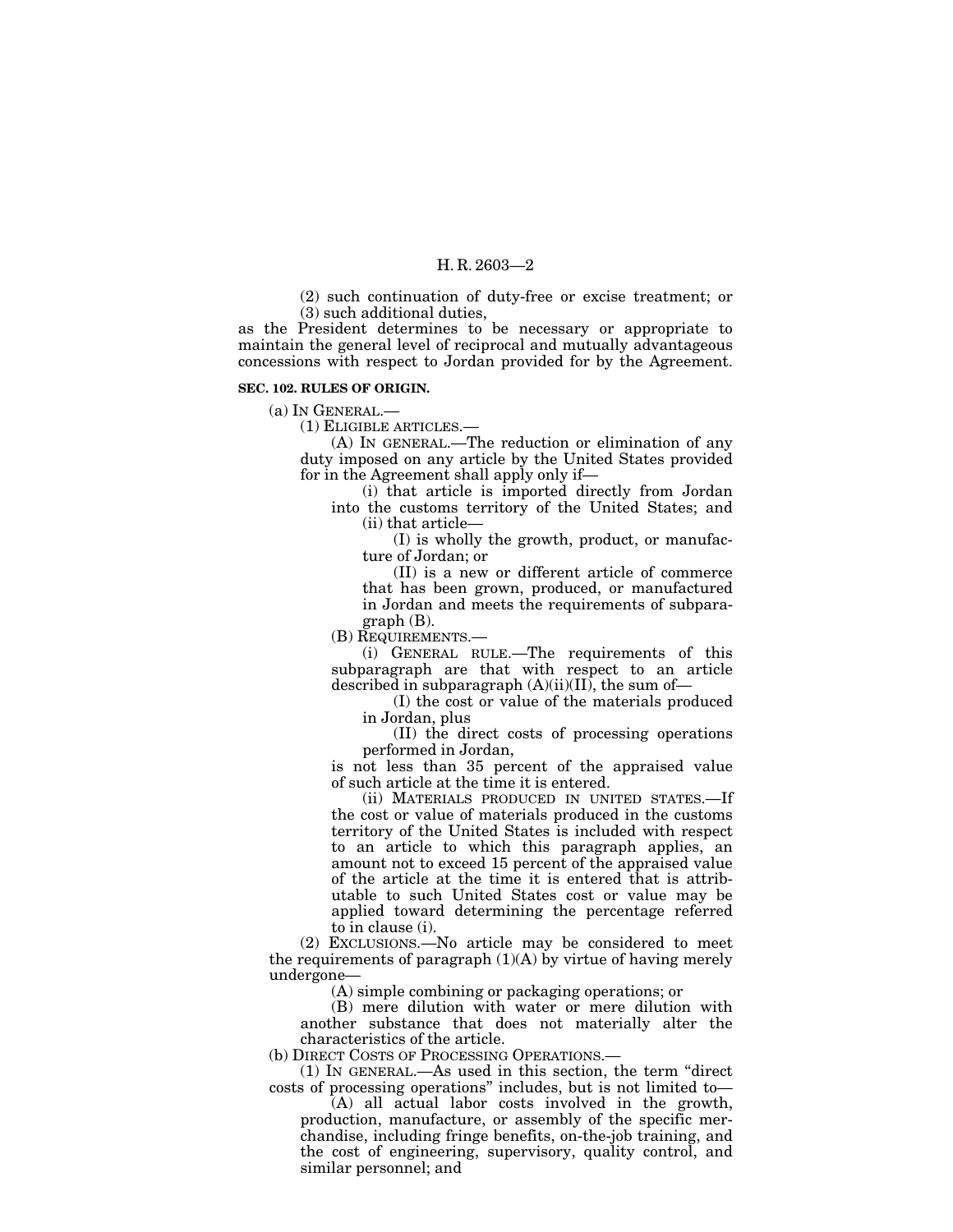(B) dies, molds, tooling, and depreciation on machinery and equipment which are allocable to the specific merchandise.

(2) EXCLUDED COSTS.—The term ''direct costs of processing operations'' does not include costs which are not directly attributable to the merchandise concerned, or are not costs of manufacturing the product, such as—

(A) profit; and

(B) general expenses of doing business which are either not allocable to the specific merchandise or are not related to the growth, production, manufacture, or assembly of the merchandise, such as administrative salaries, casualty and liability insurance, advertising, and salesmen's salaries, commissions, or expenses.

(c) TEXTILE AND APPAREL ARTICLES.—

(1) IN GENERAL.—A textile or apparel article imported directly from Jordan into the customs territory of the United States shall be considered to meet the requirements of para $graph (1)(A)$  of subsection (a) only if—

(A) the article is wholly obtained or produced in Jordan; (B) the article is a yarn, thread, twine, cordage, rope, cable, or braiding, and—

(i) the constituent staple fibers are spun in Jordan, or

(ii) the continuous filament is extruded in Jordan; (C) the article is a fabric, including a fabric classified under chapter 59 of the HTS, and the constituent fibers, filaments, or yarns are woven, knitted, needled, tufted, felted, entangled, or transformed by any other fabricmaking process in Jordan; or

(D) the article is any other textile or apparel article that is wholly assembled in Jordan from its component pieces.

(2) DEFINITION.—For purposes of paragraph (1), an article is "wholly obtained or produced in Jordan" if it is wholly the growth, product, or manufacture of Jordan.

(3) SPECIAL RULES.—

(A) CERTAIN MADE-UP ARTICLES, TEXTILE ARTICLES IN THE PIECE, AND CERTAIN OTHER TEXTILES AND TEXTILE ARTI-CLES.—Notwithstanding paragraph (1)(D) and except as provided in subparagraphs (C) and (D) of this paragraph, subparagraph  $(\overline{A})$ ,  $(\overline{B})$ , or  $(C)$  of paragraph  $(1)$ , as appropriate, shall determine whether a good that is classified under one of the following headings or subheadings of the HTS shall be considered to meet the requirements of paragraph (1)(A) of subsection (a): 5609, 5807, 5811, 6209.20.50.40, 6213, 6214, 6301, 6302, 6304, 6305, 6306, 6307.10, 6307.90, 6308, and 9404.90.

(B) CERTAIN KNIT-TO-SHAPE TEXTILES AND TEXTILE ARTICLES.—Notwithstanding paragraph (1)(D) and except as provided in subparagraphs (C) and (D) of this paragraph, a textile or apparel article which is knit-to-shape in Jordan shall be considered to meet the requirements of paragraph  $(1)(A)$  of subsection  $(a)$ .

(C) CERTAIN DYED AND PRINTED TEXTILES AND TEXTILE ARTICLES.—Notwithstanding paragraph (1)(D), a good classified under heading 6117.10, 6213.00, 6214.00.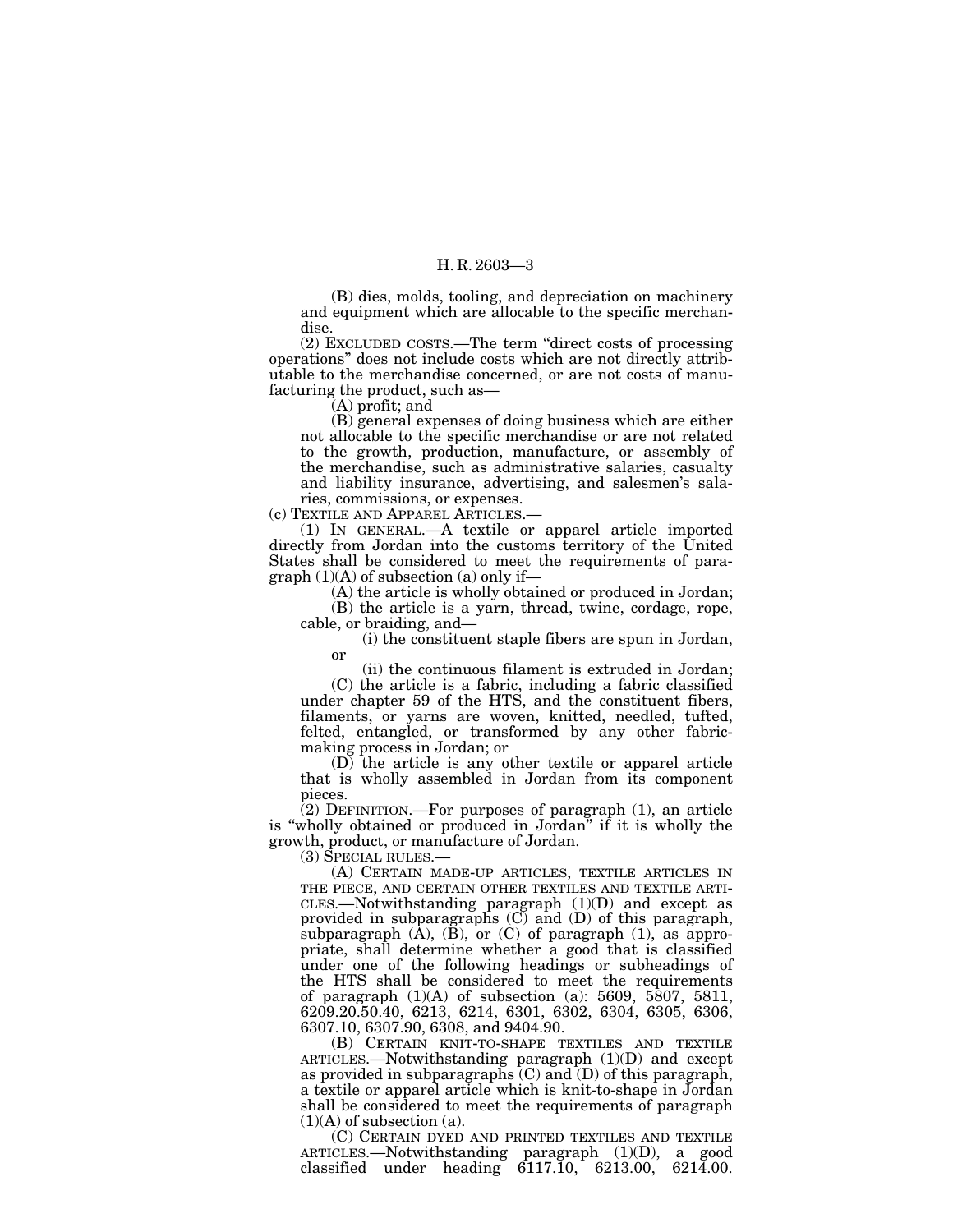6302.22, 6302.29, 6302.52, 6302.53, 6302.59, 6302.92, 6302.93, 6302.99, 6303.92, 6303.99, 6304.19, 6304.93, 6304.99, 9404.90.85, or 9404.90.95 of the HTS, except for a good classified under any such heading as of cotton or of wool or consisting of fiber blends containing 16 percent or more by weight of cotton, shall be considered to meet the requirements of paragraph (1)(A) of subsection (a) if the fabric in the good is both dyed and printed in Jordan, and such dyeing and printing is accompanied by 2 or more of the following finishing operations: bleaching, shrinking, fulling, napping, decating, permanent stiffening, weighting, permanent embossing, or moireing.

(D) FABRICS OF SILK, COTTON, MANMADE FIBER OR VEGE-TABLE FIBER.—Notwithstanding paragraph (1)(C), a fabric classified under the HTS as of silk, cotton, man-made fiber, or vegetable fiber shall be considered to meet the requirements of paragraph  $(1)(A)$  of subsection  $(a)$  if the fabric is both dyed and printed in Jordan, and such dyeing and printing is accompanied by 2 or more of the following finishing operations: bleaching, shrinking, fulling, napping, decating, permanent stiffening, weighting, permanent embossing, or moireing.

(4) MULTICOUNTRY RULE.—If the origin of a textile or apparel article cannot be determined under paragraph (1) or (3), then that article shall be considered to meet the requirements of paragraph  $(1)(A)$  of subsection  $(a)$  if—

(A) the most important assembly or manufacturing process occurs in Jordan; or

 $(B)$  if the applicability of paragraph  $(1)(A)$  of subsection (a) cannot be determined under subparagraph (A), the last important assembly or manufacturing occurs in Jordan.

(d) EXCLUSION.—A good shall not be considered to meet the requirements of paragraph  $(1)(A)$  of subsection  $(a)$  if the good-

(1) is imported into Jordan, and, at the time of importation, would be classified under heading 0805 of the HTS; and

(2) is processed in Jordan into a good classified under any of subheadings 2009.11 through 2009.30 of the HTS.

(e) REGULATIONS.—The Secretary of the Treasury, after consultation with the United States Trade Representative, shall prescribe such regulations as may be necessary to carry out this section.

# **TITLE II—RELIEF FROM IMPORTS**

# **Subtitle A—General Provisions**

### **SEC. 201. DEFINITIONS.**

As used in this title:

(1) COMMISSION.—The term ''Commission'' means the United States International Trade Commission.

(2) JORDANIAN ARTICLE.—The term ''Jordanian article'' means an article that qualifies for reduction or elimination of a duty under section 102.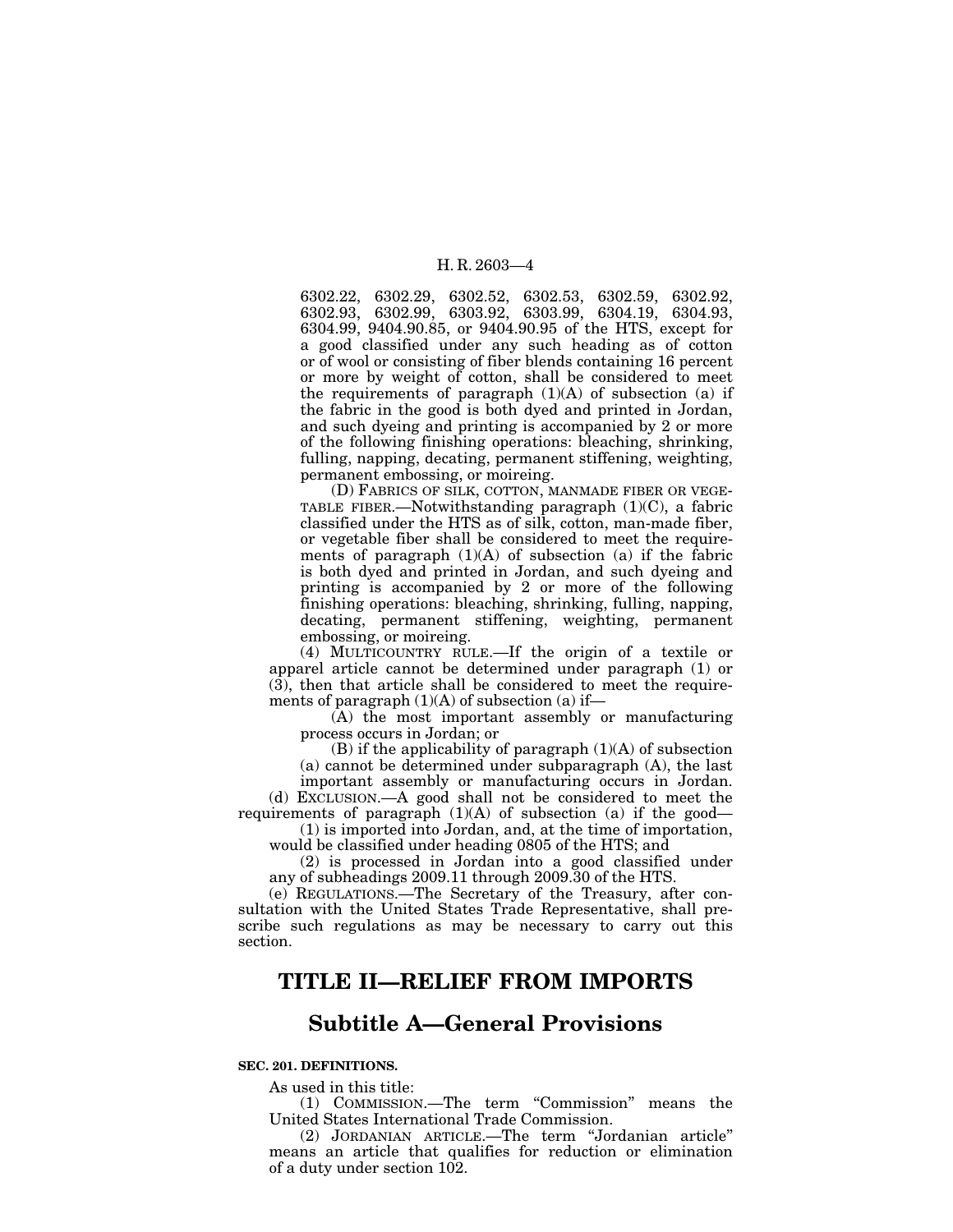# **Subtitle B—Relief From Imports Benefiting From The Agreement**

### **SEC. 211. COMMENCING OF ACTION FOR RELIEF.**

(a) FILING OF PETITION.—

(1) IN GENERAL.—A petition requesting action under this subtitle for the purpose of adjusting to the obligations of the United States under the Agreement may be filed with the Commission by an entity, including a trade association, firm, certified or recognized union, or group of workers that is representative of an industry. The Commission shall transmit a copy of any petition filed under this subsection to the United States Trade Representative.

(2) PROVISIONAL RELIEF.—An entity filing a petition under this subsection may request that provisional relief be provided as if the petition had been filed under section  $202(\hat{a})$  of the Trade Act of 1974.

(3) CRITICAL CIRCUMSTANCES.—Any allegation that critical circumstances exist shall be included in the petition.

(b) INVESTIGATION AND DETERMINATION.—

(1) IN GENERAL.—Upon the filing of a petition under subsection (a), the Commission, unless subsection (d) applies, shall promptly initiate an investigation to determine whether, as a result of the reduction or elimination of a duty provided for under the Agreement, a Jordanian article is being imported into the United States in such increased quantities, in absolute terms or relative to domestic production, and under such conditions that imports of the Jordanian article alone constitute a substantial cause of serious injury or threat thereof to the domestic industry producing an article that is like, or directly competitive with, the imported article.

(2) CAUSATION.—For purposes of this subtitle, a Jordanian article is being imported into the United States in increased quantities as a result of the reduction or elimination of a duty provided for under the Agreement if the reduction or elimination is a cause that contributes significantly to the increase in imports. Such cause need not be equal to or greater than any other cause.

(c) APPLICABLE PROVISIONS.—The following provisions of section 202 of the Trade Act of 1974 (19 U.S.C. 2252) apply with respect to any investigation initiated under subsection (b):

 $(1)$  Paragraphs  $(1)(B)$  and  $(3)$  of subsection  $(b)$ .

(2) Subsection (c).

(3) Subsection (d).

(d) ARTICLES EXEMPT FROM INVESTIGATION.—No investigation may be initiated under this section with respect to any Jordanian article if import relief has been provided under this subtitle with respect to that article.

#### **SEC. 212. COMMISSION ACTION ON PETITION.**

(a) DETERMINATION.—By no later than 120 days (180 days if critical circumstances have been alleged) after the date on which an investigation is initiated under section 211(b) with respect to a petition, the Commission shall make the determination required under that section.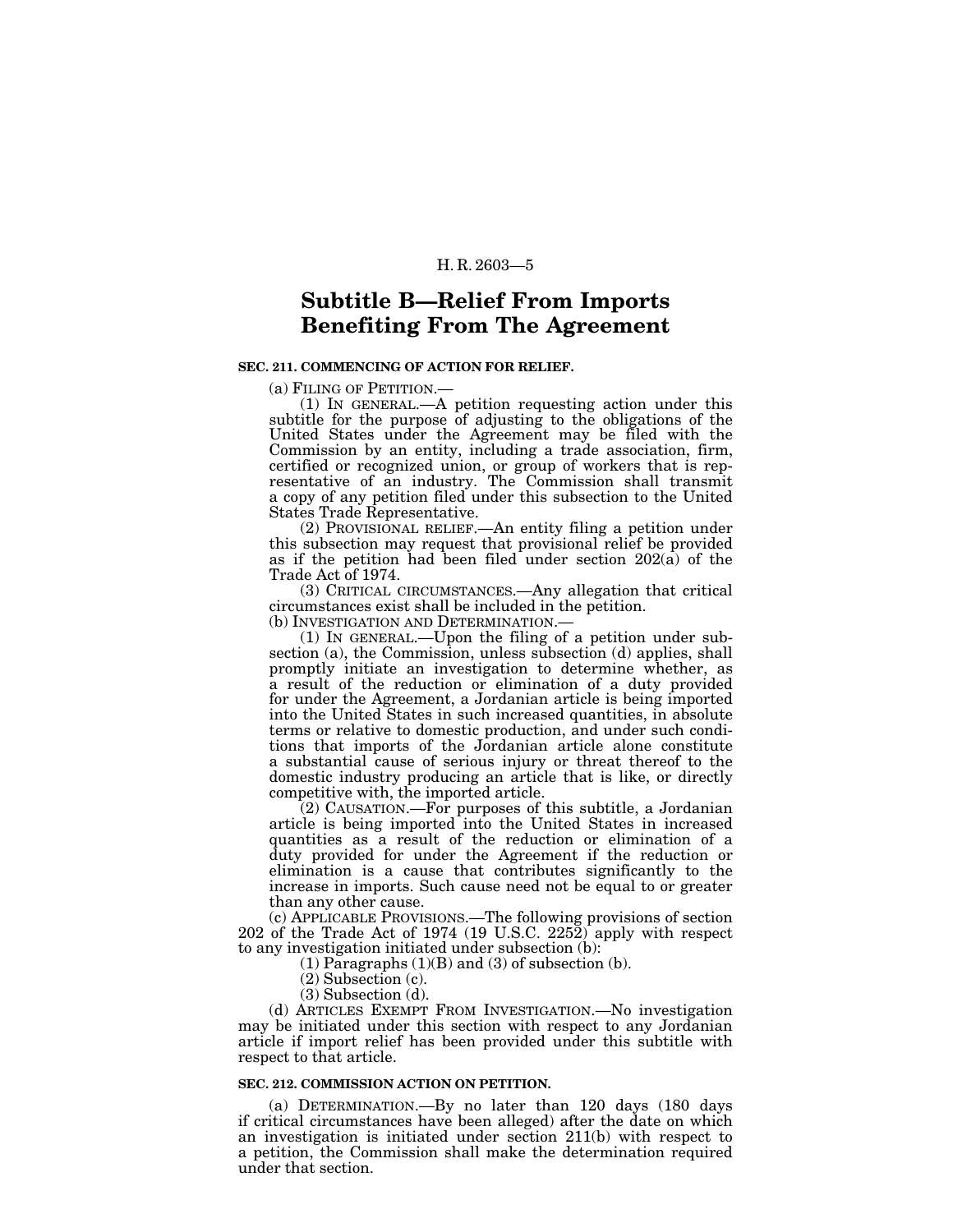(b) ADDITIONAL FINDING AND RECOMMENDATION IF DETERMINA-TION AFFIRMATIVE.—If the determination made by the Commission under subsection (a) with respect to imports of an article is affirmative, the Commission shall find, and recommend to the President in the report required under subsection (c), the amount of import relief that is necessary to remedy or prevent the injury found by the Commission in the determination and to facilitate the efforts of the domestic industry to make a positive adjustment to import competition. The import relief recommended by the Commission under this subsection shall be limited to that described in section 213(c).

(c) REPORT TO PRESIDENT.—No later than the date that is 30 days after the date on which a determination is made under subsection (a) with respect to an investigation, the Commission shall submit to the President a report that shall include—

(1) a statement of the basis for the determination;

(2) dissenting and separate views; and

(3) any finding made under subsection (b) regarding import relief.

(d) PUBLIC NOTICE.—Upon submitting a report to the President under subsection (c), the Commission shall promptly make public such report (with the exception of information which the Commission determines to be confidential) and shall cause a summary thereof to be published in the Federal Register.

(e) APPLICABLE PROVISIONS.—For purposes of this subtitle, the provisions of paragraphs (1), (2), and (3) of section 330(d) of the Tariff Act of 1930 (19 U.S.C. 1330(d)) shall be applied with respect to determinations and findings made under this section as if such determinations and findings were made under section 202 of the Trade Act of 1974 (19 U.S.C. 2252).

#### **SEC. 213. PROVISION OF RELIEF.**

(a) IN GENERAL.—No later than the date that is 30 days after the date on which the President receives the report of the Commission containing an affirmative determination of the Commission under section 212(a), the President shall provide relief from imports of the article that is the subject of such determination to the extent that the President determines necessary to prevent or remedy the injury found by the Commission and to facilitate the efforts of the domestic industry to make a positive adjustment to import competition, unless the President determines that the provision of such relief is not in the national economic interest of the United States or, in extraordinary circumstances, that the provision of such relief would cause serious harm to the national security of the United States.

(b) NATIONAL ECONOMIC INTEREST.—The President may determine under subsection (a) that providing import relief is not in the national economic interest of the United States only if the President finds that taking such action would have an adverse impact on the United States economy clearly greater than the benefits of taking such action.

(c) NATURE OF RELIEF.—The import relief (including provisional relief) that the President is authorized to provide under this subtitle

 $(1)$  the suspension of any further reduction provided for under the United States Schedule to Annex 2.1 of the Agreement in the duty imposed on that article;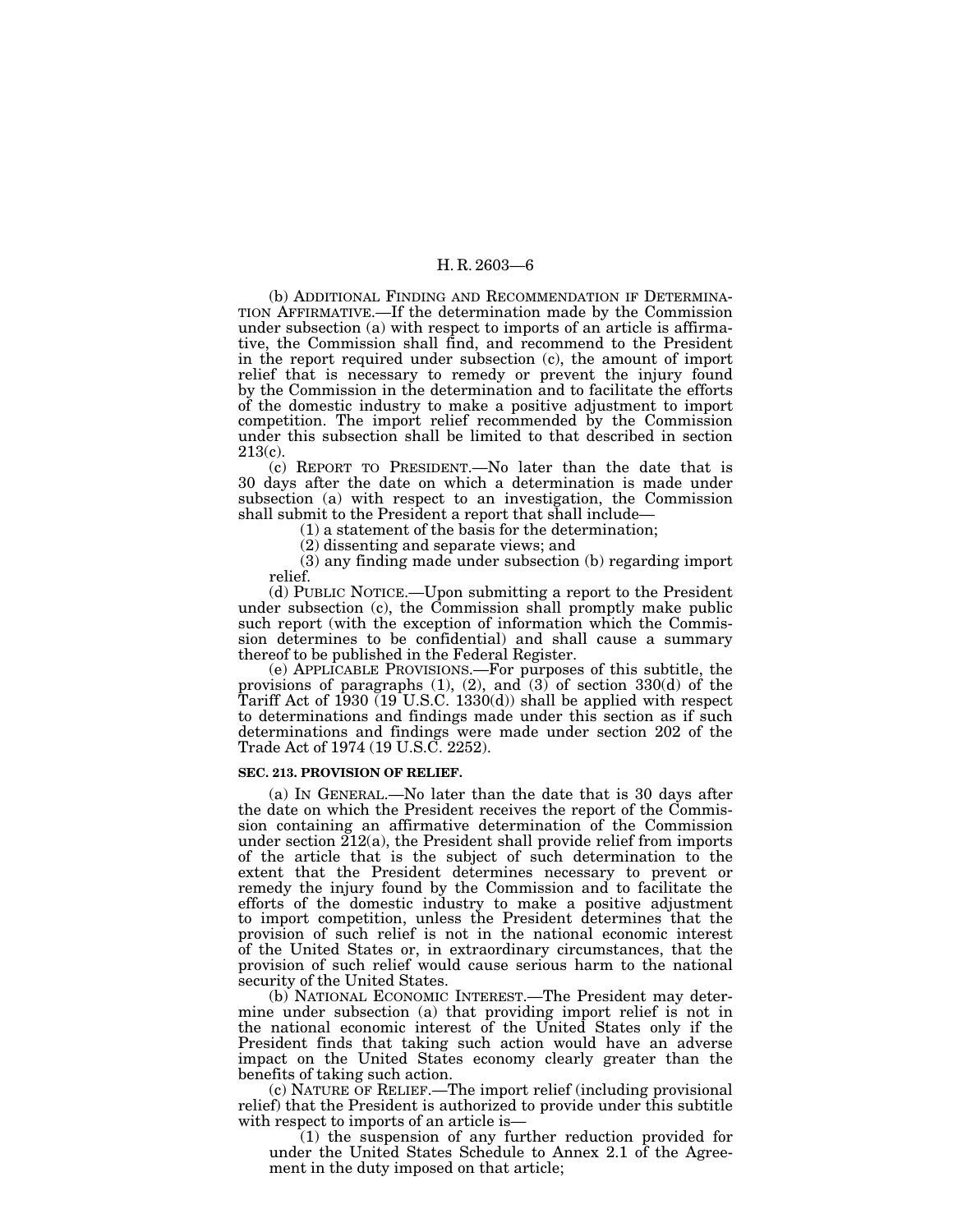(2) an increase in the rate of duty imposed on such article to a level that does not exceed the lesser of—

(A) the column 1 general rate of duty imposed under the HTS on like articles at the time the import relief is provided; or

(B) the column 1 general rate of duty imposed under the HTS on like articles on the day before the date on which the Agreement enters into force; or

(3) in the case of a duty applied on a seasonal basis to that article, an increase in the rate of duty imposed on the article to a level that does not exceed the column 1 general rate of duty imposed under the HTS on the article for the corresponding season occurring immediately before the date on which the Agreement enters into force.

(d) PERIOD OF RELIEF.—The import relief that the President is authorized to provide under this section may not exceed 4 years. (e) RATE AFTER TERMINATION OF IMPORT RELIEF.—When import

relief under this subtitle is terminated with respect to an article—

(1) the rate of duty on that article after such termination and on or before December 31 of the year in which termination occurs shall be the rate that, according to the United States Schedule to Annex 2.1 of the Agreement for the staged elimination of the tariff, would have been in effect 1 year after the initiation of the import relief action under section 211; and

(2) the tariff treatment for that article after December 31 of the year in which termination occurs shall be, at the discretion of the President, either—

(A) the rate of duty conforming to the applicable rate set out in the United States Schedule to Annex 2.1; or

(B) the rate of duty resulting from the elimination of the tariff in equal annual stages ending on the date set out in the United States Schedule to Annex 2.1 for the elimination of the tariff.

#### **SEC. 214. TERMINATION OF RELIEF AUTHORITY.**

(a) GENERAL RULE.—Except as provided in subsection (b), no import relief may be provided under this subtitle after the date that is 15 years after the date on which the Agreement enters into force.

(b) EXCEPTION.—Import relief may be provided under this subtitle in the case of a Jordanian article after the date on which such relief would, but for this subsection, terminate under subsection (a), but only if the Government of Jordan consents to such provision.

#### **SEC. 215. COMPENSATION AUTHORITY.**

For purposes of section 123 of the Trade Act of 1974 (19 U.S.C. 2133), any import relief provided by the President under section 213 shall be treated as action taken under chapter 1 of title II of such Act.

#### **SEC. 216. SUBMISSION OF PETITIONS.**

A petition for import relief may be submitted to the Commission

 $(1)$  this subtitle;

(2) chapter 1 of title II of the Trade Act of 1974; or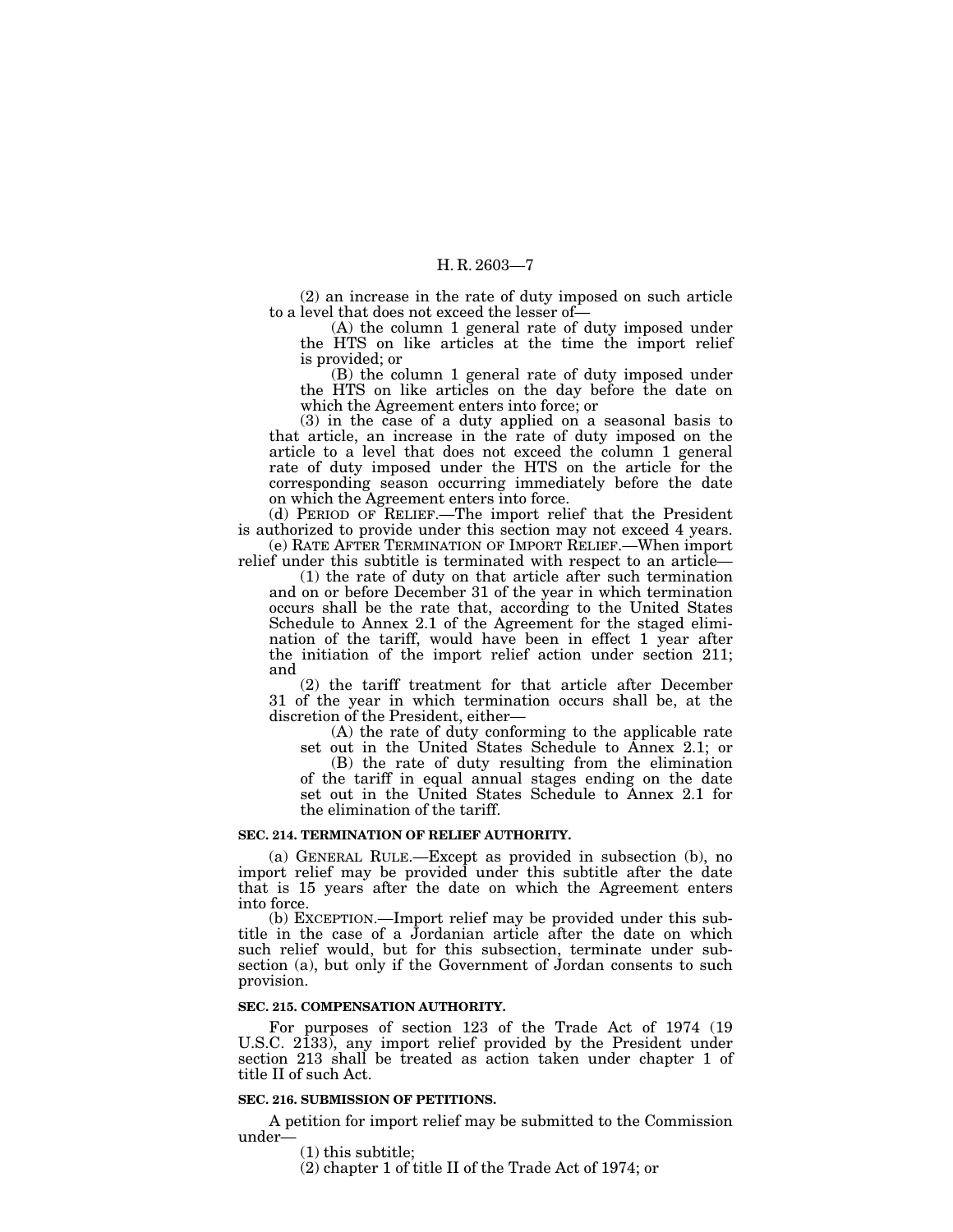(3) under both this subtitle and such chapter 1 at the same time, in which case the Commission shall consider such petitions jointly.

# **Subtitle C—Cases Under Title II of The Trade Act of 1974**

#### **SEC. 221. FINDINGS AND ACTION ON JORDANIAN IMPORTS.**

(a) EFFECT OF IMPORTS.—If, in any investigation initiated under chapter 1 of title II of the Trade Act of 1974, the Commission makes an affirmative determination (or a determination which the President may treat as an affirmative determination under such chapter by reason of section 330(d) of the Tariff Act of 1930), the Commission shall also find (and report to the President at the time such injury determination is submitted to the President) whether imports of the article from Jordan are a substantial cause of serious injury or threat thereof.<br>
(b) PRESIDENTIAL ACTION REGARDING JORDANIAN IMPORTS.

In determining the nature and extent of action to be taken under chapter 1 of title II of the Trade Act of 1974, the President shall determine whether imports from Jordan are a substantial cause of the serious injury found by the Commission and, if such determination is in the negative, may exclude from such action imports from Jordan.

#### **SEC. 222. TECHNICAL AMENDMENT.**

Section 202(a)(8) of the Trade Act of 1974 (19 U.S.C. 2252(a)(8)) is amended in the first sentence—

(1) by striking "and part  $1$ " and inserting ", part  $1$ "; and (2) by inserting before the period at the end '', and title II of the United States-Jordan Free Trade Area Implementation Act''.

# **TITLE III—TEMPORARY ENTRY**

### **SEC. 301. NONIMMIGRANT TRADERS AND INVESTORS.**

Upon the basis of reciprocity secured by the Agreement, an alien who is a national of Jordan (and any spouse or child (as defined in section 101(b)(1) of the Immigration and Nationality Act  $(8 \text{ U.S.C. } 1101(b)(1))$  of the alien, if accompanying or following to join the alien) shall be considered as entitled to enter the United States under and in pursuance of the provisions of the Agreement as a nonimmigrant described in section 101(a)(15)(E) of the Immigration and Nationality Act (8 U.S.C. 1101(a)(15)(E)), if the entry is solely for a purpose described in clause (i) or (ii) of such section and the alien is otherwise admissible to the United States as such a nonimmigrant.

# **TITLE IV—GENERAL PROVISIONS**

### **SEC. 401. RELATIONSHIP OF THE AGREEMENT TO UNITED STATES AND STATE LAW.**

(a) RELATIONSHIP OF AGREEMENT TO UNITED STATES LAW.—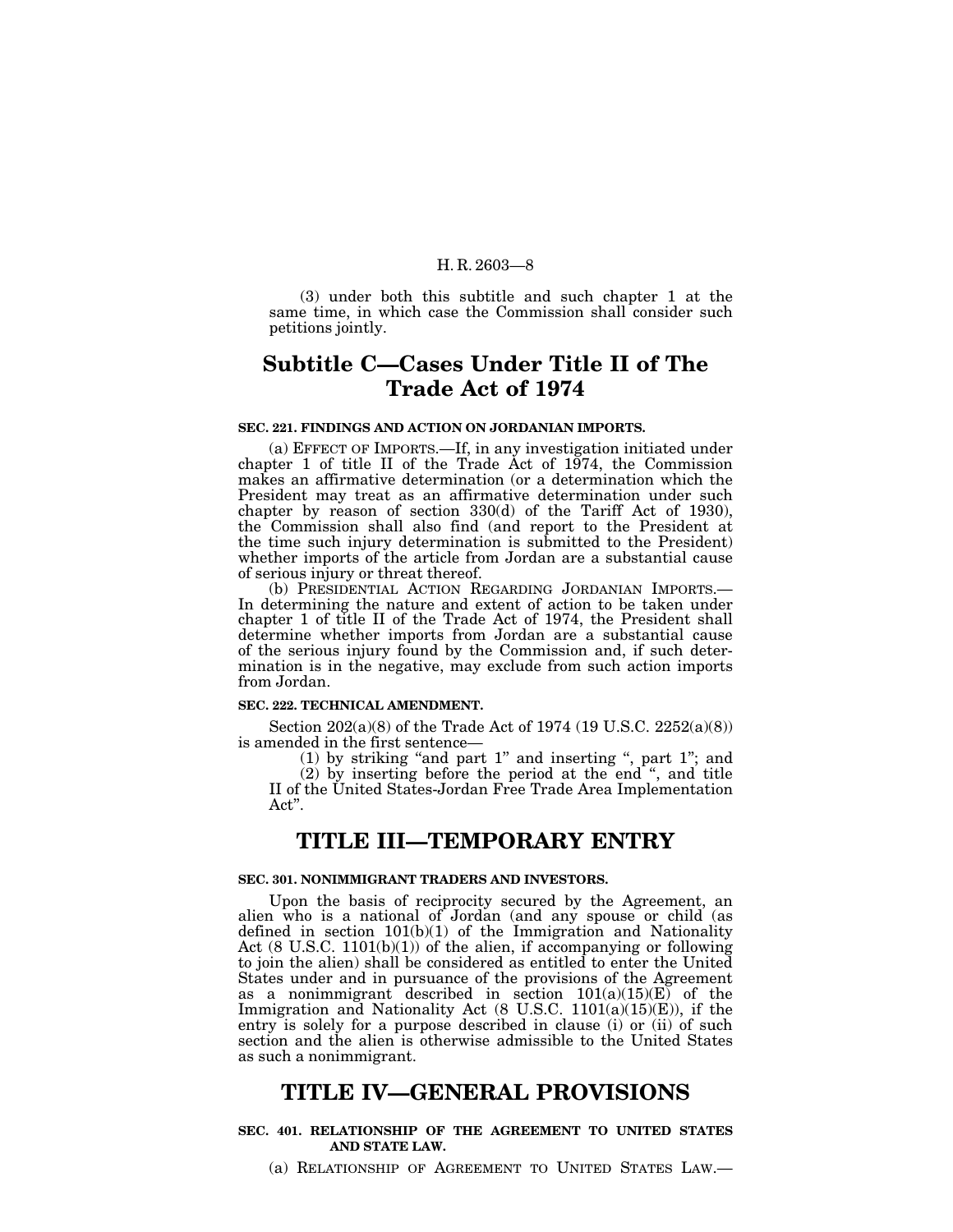(1) UNITED STATES LAW TO PREVAIL IN CONFLICT.—No provision of the Agreement, nor the application of any such provision to any person or circumstance, that is inconsistent with any law of the United States shall have effect.

(2) CONSTRUCTION.—Nothing in this Act shall be construed—

(A) to amend or modify any law of the United States; or

(B) to limit any authority conferred under any law of the United States,

unless specifically provided for in this Act.

(b) RELATIONSHIP OF AGREEMENT TO STATE LAW.— (1) LEGAL CHALLENGE.—No State law, or the application thereof, may be declared invalid as to any person or circumstance on the ground that the provision or application is inconsistent with the Agreement, except in an action brought by the United States for the purpose of declaring such law or application invalid.

(2) DEFINITION OF STATE LAW.—For purposes of this sub-

 $(A)$  any law of a political subdivision of a State; and (B) any State law regulating or taxing the business

of insurance.<br>(c) EFFECT OF AGREEMENT WITH RESPECT TO PRIVATE REM-

EDIES.—No person other than the United States—<br>(1) shall have any cause of action or defense under the Agreement; or

(2) may challenge, in any action brought under any provision of law, any action or inaction by any department, agency, or other instrumentality of the United States, any State, or any political subdivision of a State on the ground that such action or inaction is inconsistent with the Agreement.

#### **SEC. 402. AUTHORIZATION OF APPROPRIATIONS.**

There are authorized to be appropriated for each fiscal year after fiscal year 2001 to the Department of Commerce not more than \$100,000 for the payment of the United States share of the expenses incurred in dispute settlement proceedings under article 17 of the Agreement.

#### **SEC. 403. IMPLEMENTING REGULATIONS.**

After the date of enactment of this Act—

(1) the President may proclaim such actions; and

(2) other appropriate officers of the United States may issue such regulations,

as may be necessary to ensure that any provision of this Act, or amendment made by this Act, that takes effect on the date the Agreement enters into force is appropriately implemented on such date, but no such proclamation or regulation may have an effective date earlier than the date the Agreement enters into force.

#### **SEC. 404. EFFECTIVE DATES; EFFECT OF TERMINATION.**

(a) EFFECTIVE DATES.—Except as provided in subsection (b), the provisions of this Act and the amendments made by this Act take effect on the date the Agreement enters into force.

(b) EXCEPTIONS.—Sections 1 through 3 and this title take effect on the date of the enactment of this Act.